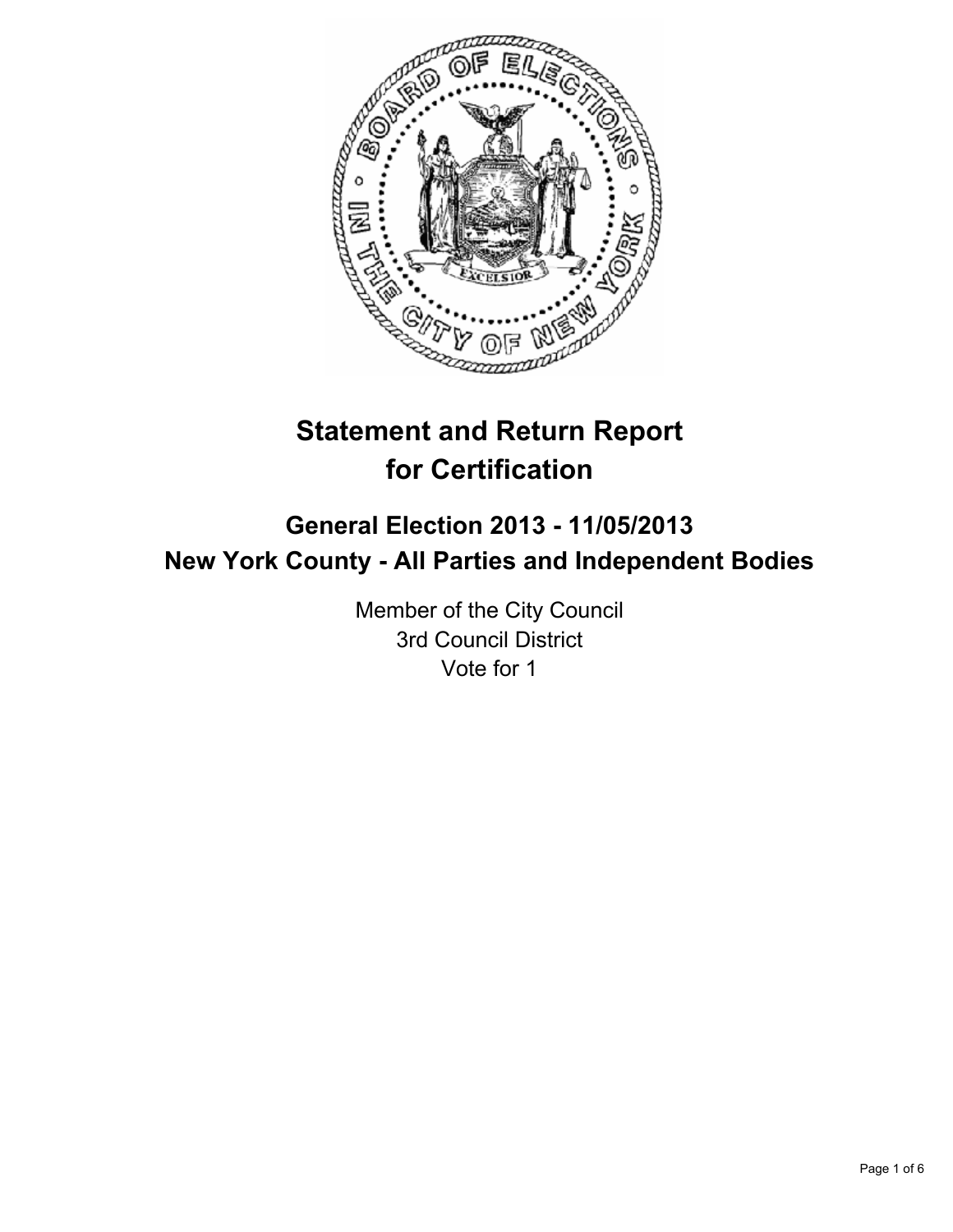

#### **Assembly District 66**

| <b>PUBLIC COUNTER</b>                                    | 9,029          |
|----------------------------------------------------------|----------------|
| <b>EMERGENCY</b>                                         | 0              |
| ABSENTEE/MILITARY                                        | 306            |
| <b>FEDERAL</b>                                           | 0              |
| <b>SPECIAL PRESIDENTIAL</b>                              | $\Omega$       |
| <b>AFFIDAVIT</b>                                         | 62             |
| <b>Total Ballots</b>                                     | 9,397          |
| Less - Inapplicable Federal/Special Presidential Ballots | 0              |
| <b>Total Applicable Ballots</b>                          | 9,397          |
| COREY D. JOHNSON (DEMOCRATIC)                            | 6,757          |
| RICHARD E. STEWART (REPUBLICAN)                          | 1,160          |
| COREY D. JOHNSON (WORKING FAMILIES)                      | 657            |
| ADAM BRUNK (WRITE-IN)                                    | 1              |
| <b>ANTHONY WEINER (WRITE-IN)</b>                         | 1              |
| <b>BRIAN SALKIN (WRITE-IN)</b>                           | 1              |
| CHRISTINE QUINN (WRITE-IN)                               | 1              |
| <b>GEORGE ORTIZ (WRITE-IN)</b>                           | 1              |
| JOHN LIU (WRITE-IN)                                      | 1              |
| KATY BORDOMUS (WRITE-IN)                                 | 1              |
| ROSIE MENDEZ (WRITE-IN)                                  | 1              |
| SHANE FERRER SHEEHY (WRITE-IN)                           | 1              |
| UNATTRIBUTABLE WRITE-IN (WRITE-IN)                       | $\overline{2}$ |
| YETTA KURLAND (WRITE-IN)                                 | 18             |
| <b>Total Votes</b>                                       | 8,603          |
| Unrecorded                                               | 794            |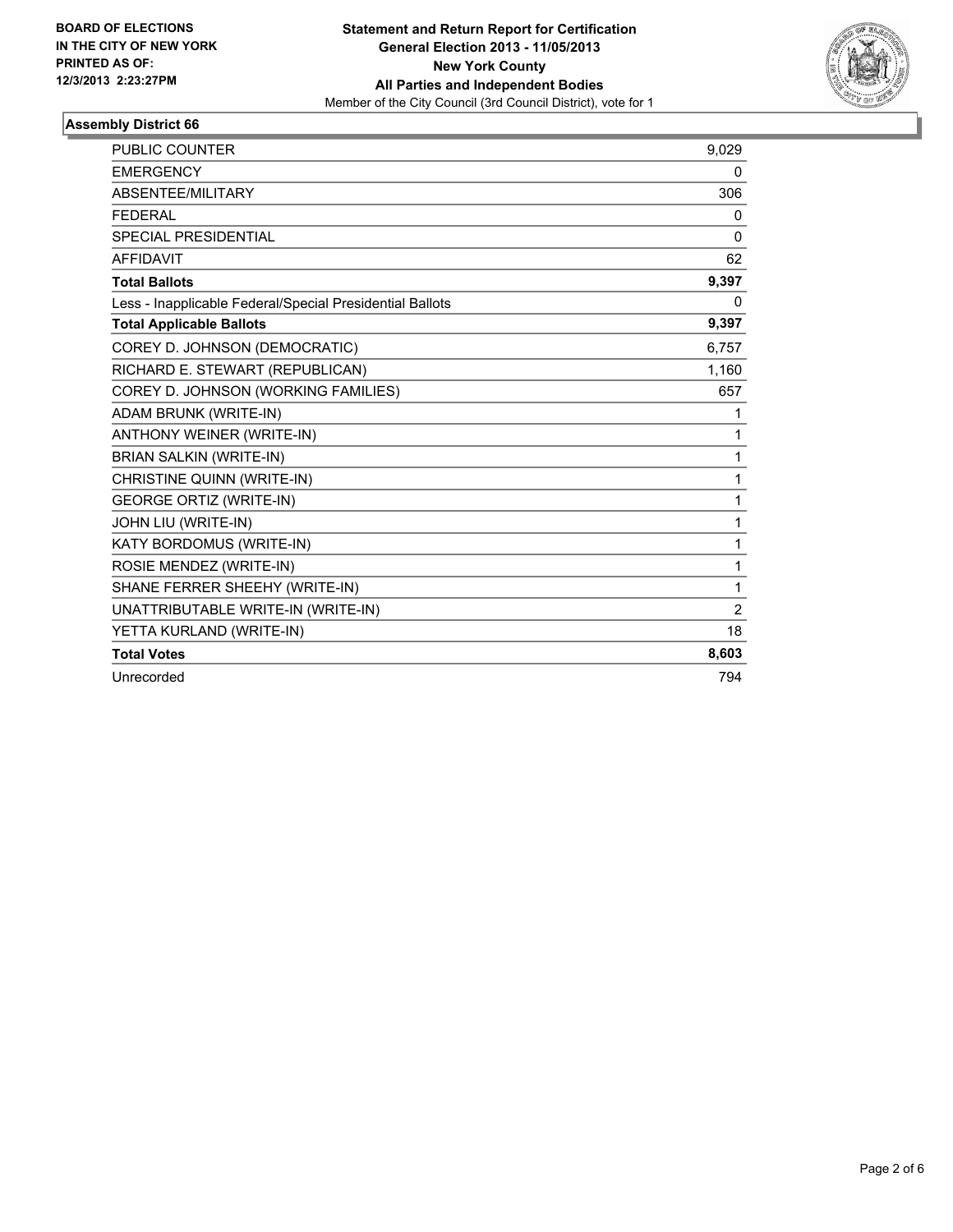

#### **Assembly District 67**

| <b>PUBLIC COUNTER</b>                                    | 4,338    |
|----------------------------------------------------------|----------|
| <b>EMERGENCY</b>                                         | 0        |
| ABSENTEE/MILITARY                                        | 168      |
| <b>FEDERAL</b>                                           | 0        |
| <b>SPECIAL PRESIDENTIAL</b>                              | $\Omega$ |
| <b>AFFIDAVIT</b>                                         | 73       |
| <b>Total Ballots</b>                                     | 4,579    |
| Less - Inapplicable Federal/Special Presidential Ballots | 0        |
| <b>Total Applicable Ballots</b>                          | 4,579    |
| COREY D. JOHNSON (DEMOCRATIC)                            | 3,132    |
| RICHARD E. STEWART (REPUBLICAN)                          | 777      |
| COREY D. JOHNSON (WORKING FAMILIES)                      | 228      |
| CONTESSA NYREE (WRITE-IN)                                | 1        |
| LEWIS BLACK (WRITE-IN)                                   | 1        |
| MICHAEL SORKIN (WRITE-IN)                                | 1        |
| MIKE ZELEZNOOK (WRITE-IN)                                | 1        |
| RANDY CREDICO (WRITE-IN)                                 | 1        |
| SHERIFF JAMAL JOHNSON (WRITE-IN)                         | 2        |
| UNATTRIBUTABLE WRITE-IN (WRITE-IN)                       | 3        |
| YETTA KURLAND (WRITE-IN)                                 | 1        |
| <b>Total Votes</b>                                       | 4,148    |
| Unrecorded                                               | 431      |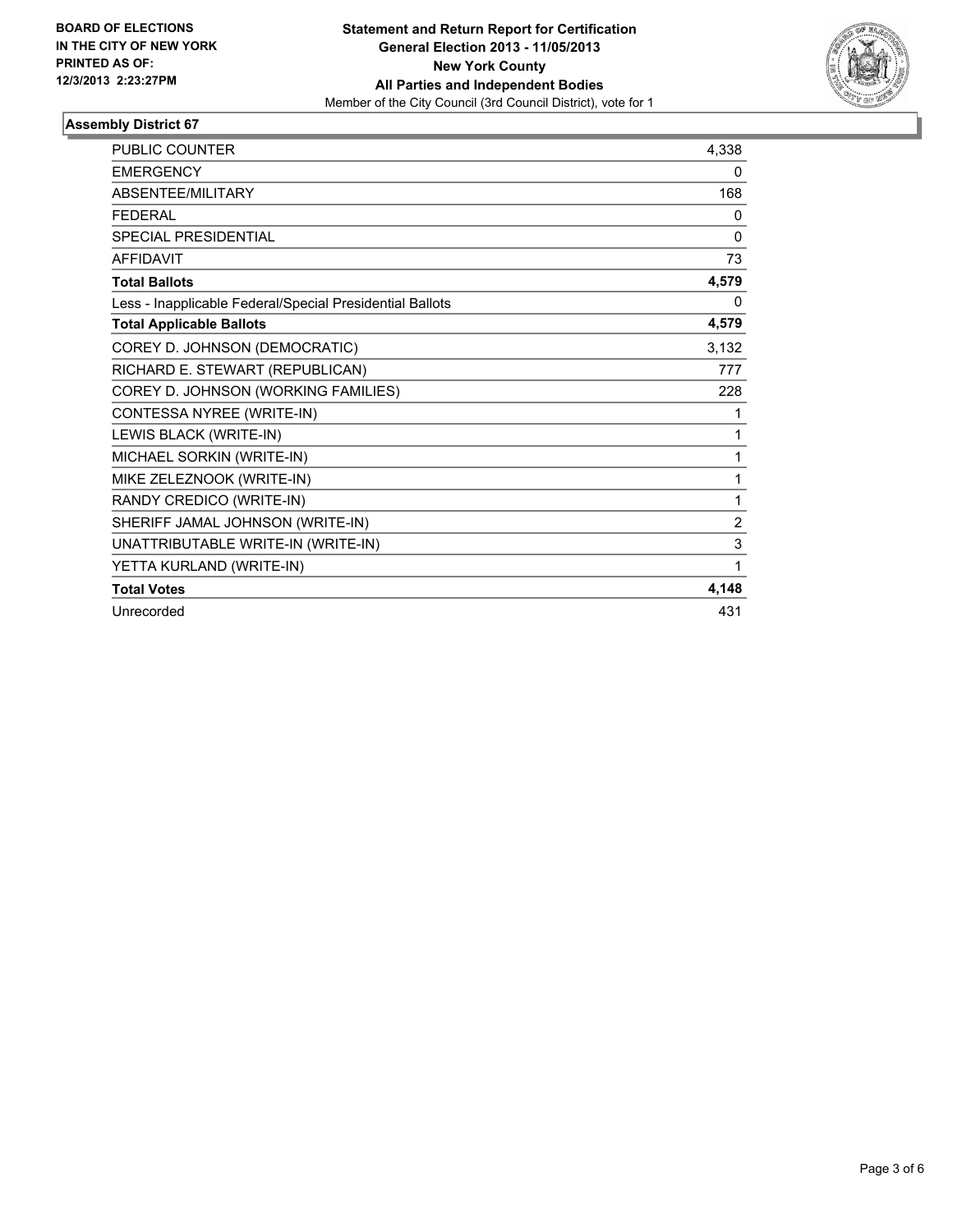

#### **Assembly District 75**

| <b>PUBLIC COUNTER</b>                                    | 15,507       |
|----------------------------------------------------------|--------------|
| <b>EMERGENCY</b>                                         | 0            |
| ABSENTEE/MILITARY                                        | 497          |
| <b>FEDERAL</b>                                           | 0            |
| <b>SPECIAL PRESIDENTIAL</b>                              | 0            |
| <b>AFFIDAVIT</b>                                         | 180          |
| <b>Total Ballots</b>                                     | 16,184       |
| Less - Inapplicable Federal/Special Presidential Ballots | 0            |
| <b>Total Applicable Ballots</b>                          | 16,184       |
| COREY D. JOHNSON (DEMOCRATIC)                            | 11,803       |
| RICHARD E. STEWART (REPUBLICAN)                          | 1,754        |
| COREY D. JOHNSON (WORKING FAMILIES)                      | 1,031        |
| ANTHONY WEINER (WRITE-IN)                                | 1            |
| BERNARD R. BLOCK (WRITE-IN)                              | 1            |
| <b>BOO THANHAUSER (WRITE-IN)</b>                         | 1            |
| <b>GENE GLABERMAN (WRITE-IN)</b>                         | $\mathbf{1}$ |
| HARRY MILLER (WRITE-IN)                                  | $\mathbf{1}$ |
| <b>JULIA WILLEBRAND (WRITE-IN)</b>                       | 1            |
| KETIH KURLAND (WRITE-IN)                                 | $\mathbf{1}$ |
| KYLE SHEINDER (WRITE-IN)                                 | $\mathbf{1}$ |
| LJUBOMIREZ DJUKIC (WRITE-IN)                             | 1            |
| RICHARD E. STONE (WRITE-IN)                              | 1            |
| RUBEN B. BIBAS (WRITE-IN)                                | 1            |
| TANYA M. ODOM (WRITE-IN)                                 | 1            |
| TJ TURGEN (WRITE-IN)                                     | $\mathbf{1}$ |
| UNATTRIBUTABLE WRITE-IN (WRITE-IN)                       | 9            |
| YETTA KURLAND (WRITE-IN)                                 | 10           |
| <b>Total Votes</b>                                       | 14,620       |
| Unrecorded                                               | 1,564        |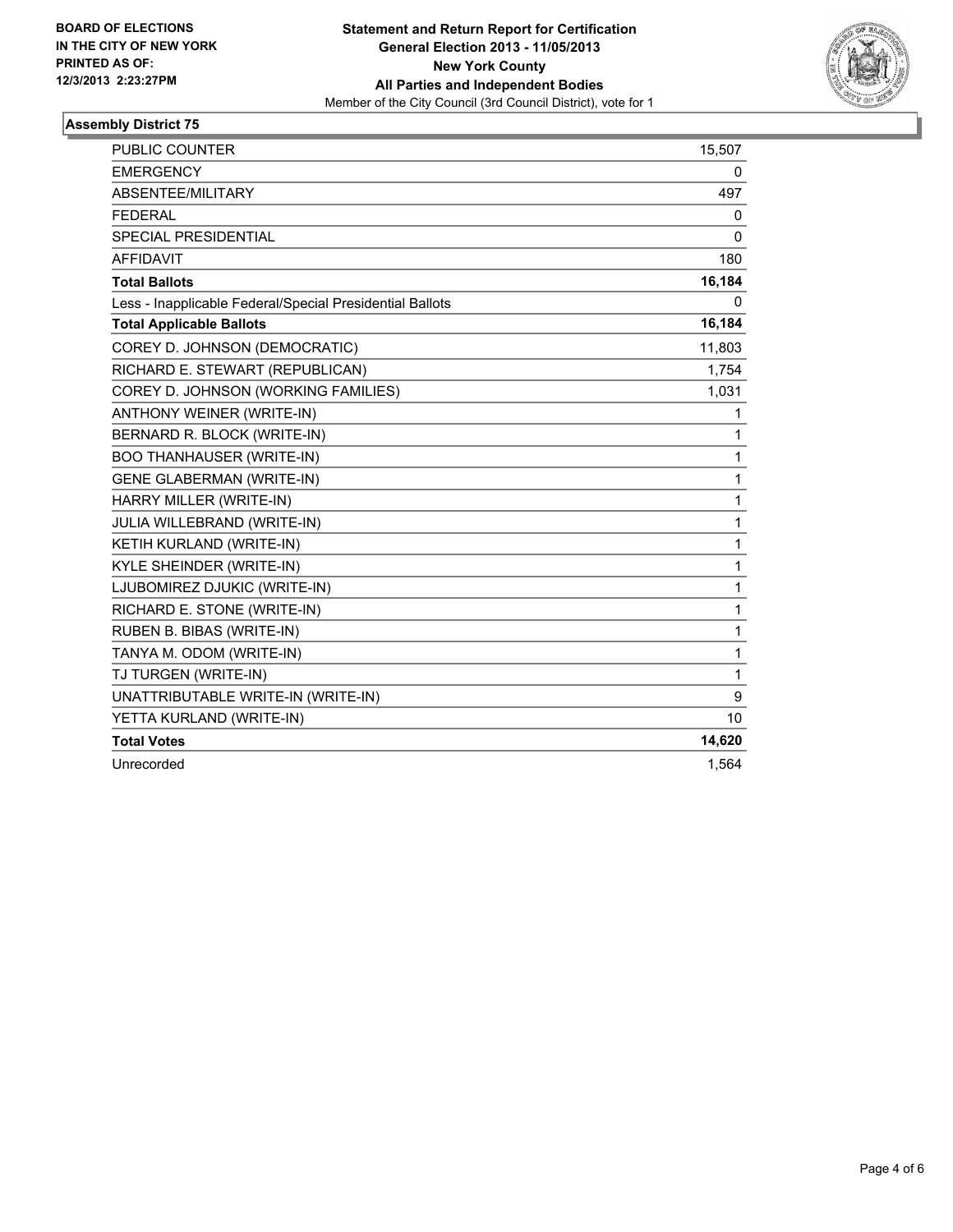

#### **Total for Member of the City Council (3rd Council District) - New York County**

| <b>PUBLIC COUNTER</b>                                    | 28,874       |
|----------------------------------------------------------|--------------|
| EMERGENCY                                                | 0            |
| ABSENTEE/MILITARY                                        | 971          |
| <b>FEDERAL</b>                                           | 0            |
| SPECIAL PRESIDENTIAL                                     | 0            |
| <b>AFFIDAVIT</b>                                         | 315          |
| <b>Total Ballots</b>                                     | 30,160       |
| Less - Inapplicable Federal/Special Presidential Ballots | 0            |
| <b>Total Applicable Ballots</b>                          | 30,160       |
| COREY D. JOHNSON (DEMOCRATIC)                            | 21,692       |
| RICHARD E. STEWART (REPUBLICAN)                          | 3,691        |
| COREY D. JOHNSON (WORKING FAMILIES)                      | 1,916        |
| ADAM BRUNK (WRITE-IN)                                    | 1            |
| ANTHONY WEINER (WRITE-IN)                                | 2            |
| BERNARD R. BLOCK (WRITE-IN)                              | 1            |
| <b>BOO THANHAUSER (WRITE-IN)</b>                         | 1            |
| <b>BRIAN SALKIN (WRITE-IN)</b>                           | $\mathbf{1}$ |
| CHRISTINE QUINN (WRITE-IN)                               | 1            |
| CONTESSA NYREE (WRITE-IN)                                | 1            |
| <b>GENE GLABERMAN (WRITE-IN)</b>                         | $\mathbf{1}$ |
| <b>GEORGE ORTIZ (WRITE-IN)</b>                           | 1            |
| HARRY MILLER (WRITE-IN)                                  | 1            |
| JOHN LIU (WRITE-IN)                                      | $\mathbf{1}$ |
| JULIA WILLEBRAND (WRITE-IN)                              | 1            |
| KATY BORDOMUS (WRITE-IN)                                 | 1            |
| KETIH KURLAND (WRITE-IN)                                 | $\mathbf{1}$ |
| KYLE SHEINDER (WRITE-IN)                                 | 1            |
| LEWIS BLACK (WRITE-IN)                                   | 1            |
| LJUBOMIREZ DJUKIC (WRITE-IN)                             | $\mathbf{1}$ |
| MICHAEL SORKIN (WRITE-IN)                                | 1            |
| MIKE ZELEZNOOK (WRITE-IN)                                | 1            |
| RANDY CREDICO (WRITE-IN)                                 | $\mathbf{1}$ |
| RICHARD E. STONE (WRITE-IN)                              | 1            |
| ROSIE MENDEZ (WRITE-IN)                                  | 1            |
| RUBEN B. BIBAS (WRITE-IN)                                | $\mathbf{1}$ |
| SHANE FERRER SHEEHY (WRITE-IN)                           | 1            |
| SHERIFF JAMAL JOHNSON (WRITE-IN)                         | 2            |
| TANYA M. ODOM (WRITE-IN)                                 | 1            |
| TJ TURGEN (WRITE-IN)                                     | 1            |
| UNATTRIBUTABLE WRITE-IN (WRITE-IN)                       | 14           |
| YETTA KURLAND (WRITE-IN)                                 | 29           |
| <b>Total Votes</b>                                       | 27,371       |
| Unrecorded                                               | 2,789        |